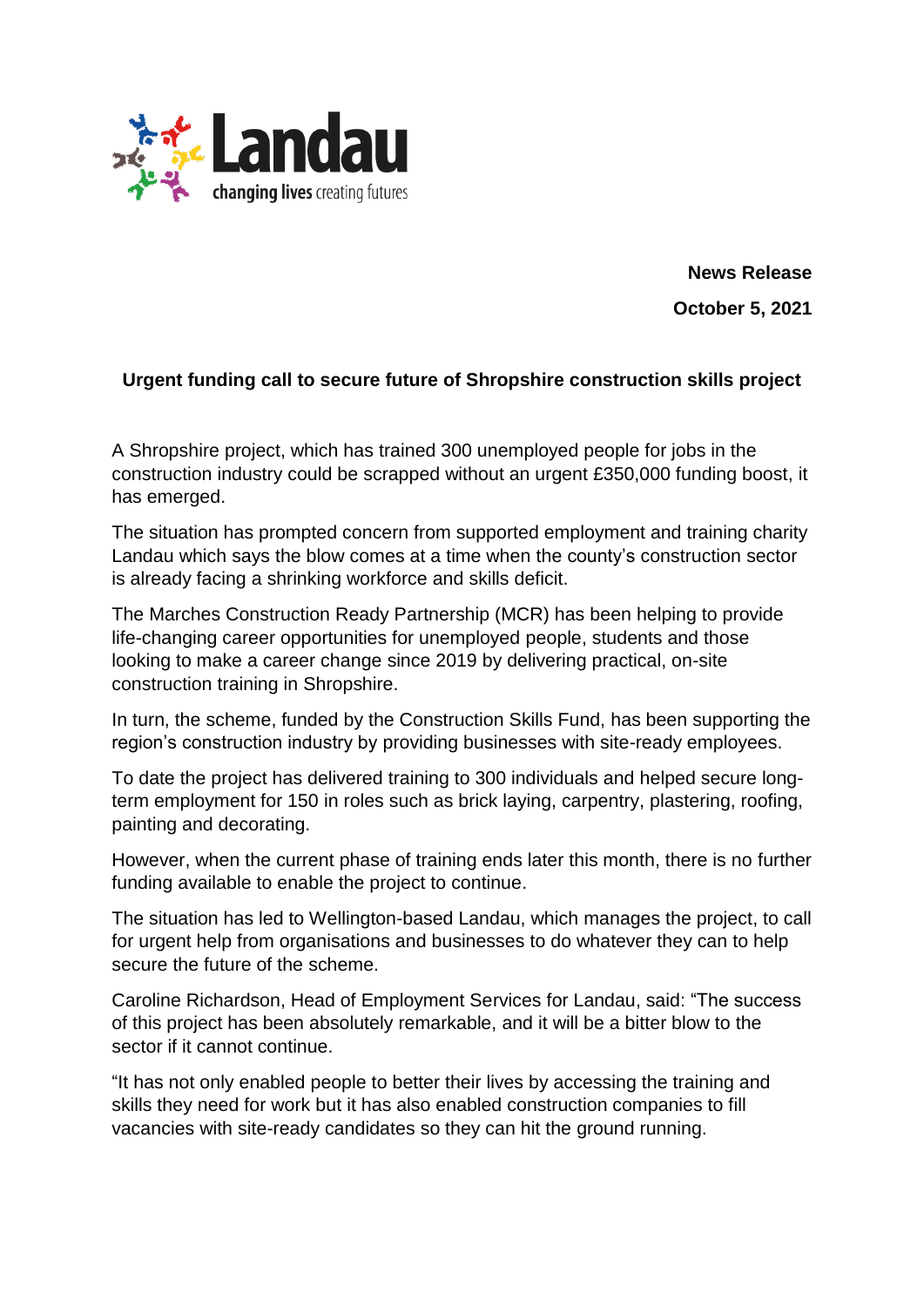"This has been particularly important as the sector recovers from the pandemic and demand for large scale developments has returned.

"What's more, with demand expected to rise further over the coming years, it's essential that we do what we can to continue to support the industry with skills and training.

"We are continually being asked by local Job Centres for candidates to fill their vacancies but very soon our stream of trainees will dry up and we will be unable to support construction companies.

"The local economic review has identified a shortage of 5,000 skilled construction workers over the next five years. This partnership is well placed to alleviate some of that impact on local businesses, but we need urgent funding if we are to address the predicted shortages in time.

"If we can secure an additional £350,000 this will enable us to continue delivering the scheme and train a further 300 individuals and we would urge any organisations that can help to get in touch."

To date financial support for the Marches Construction Partnership has been provided by the Department of Education through the Construction Skills Fund and administered by the Construction Industry Training Board (CITB), but no further funds have been earmarked for the project to continue in Shropshire.

The scheme has seen the establishment of skills training hubs on site at active construction sites across the county so that participants get the necessary hands-on practical experience required to make them ready for the world of work.

The partnership is backed by an innovative group of organisations including the Marches Local Enterprise (MLEP), the Wrekin Housing Trust, Shropshire Council, Telford & Wrekin Council and Telford College.

Any organisations interested in supporting the partnership can contact Caroline Richardson at Landau by emailing [constructionhub@landau.co.uk](mailto:constructionhub@landau.co.uk) or contacting 01952 221460.

For more information on the other services provided by Landau visit the website [https://www.landau.co.uk/.](https://www.landau.co.uk/)

You can also follow the charity and its work by visiting @landaulimited on Facebook, Landau Limited on LinkedIn and @landaulimited on Twitter.

## **ENDS**

**For further information about this press release, please contact Lorna McCann at Be Bold PR using the email [lorna.mccann@beboldpr.com](mailto:lorna.mccann@beboldpr.com) or by calling 01952 898121**